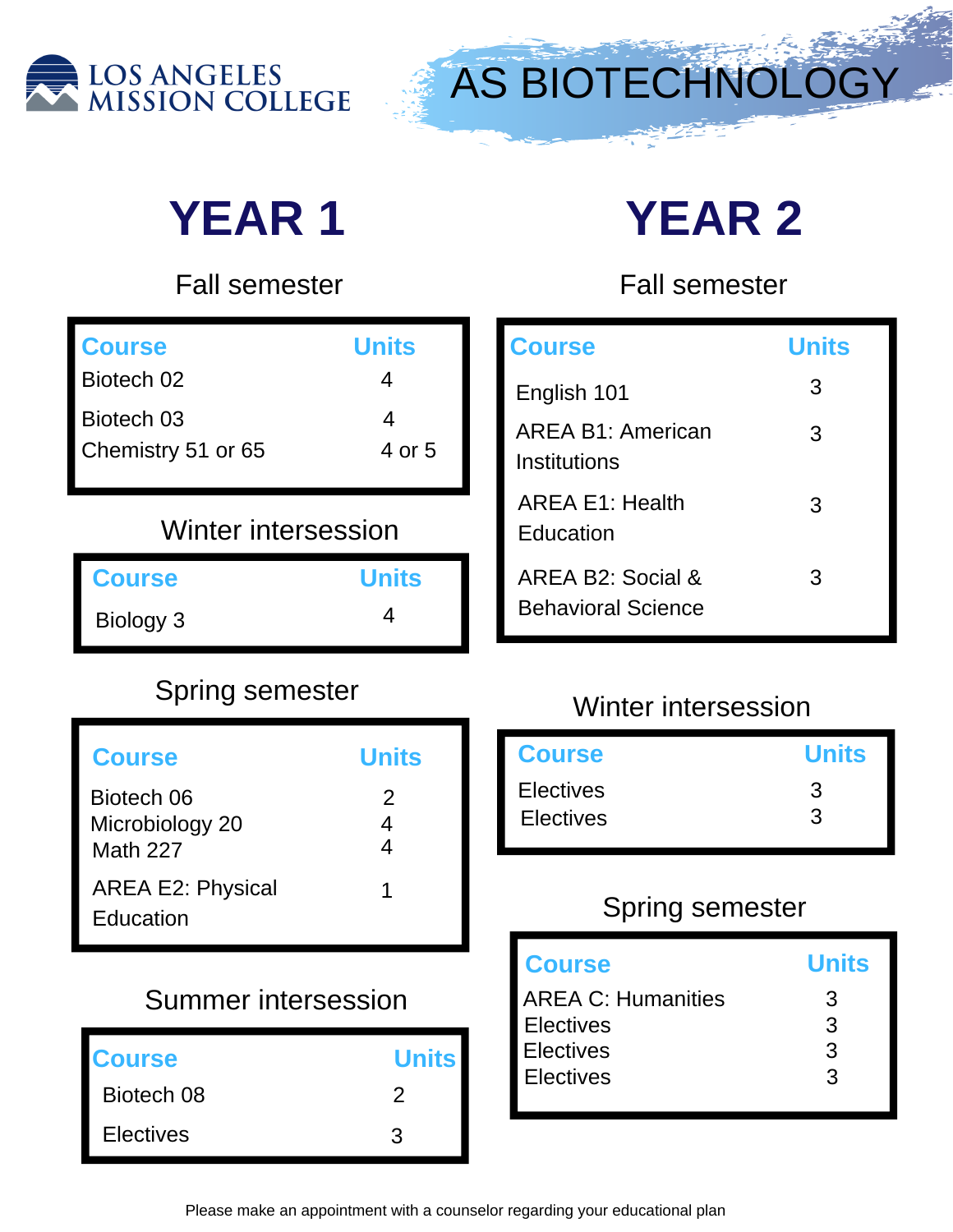

# **YEAR 1 YEAR 2**

| <b>Fall semester</b> |  |
|----------------------|--|
| <b>Units</b>         |  |
| 4                    |  |
| Δ                    |  |
|                      |  |
|                      |  |

## Winter intersession

| <b>Course</b> | <b>Units</b> |
|---------------|--------------|
| Biology 3     |              |

# Spring semester

| <b>Course</b>                                  | <b>Units</b>  |
|------------------------------------------------|---------------|
| Biotech 06                                     | $\mathcal{P}$ |
| Microbiology 20                                | 4             |
| <b>Math 227</b>                                | 4             |
| AREA B2: Social &<br><b>Behavioral Science</b> | 3             |

#### Summer intersession

| <b>Course</b>                                   | <b>Units</b> |
|-------------------------------------------------|--------------|
| Biotech 08                                      | 2            |
| <b>AREA B1: American</b><br><b>Institutions</b> | 3            |

### Fall semester

ASBIOLOGY&

**BIOTECHNOLOGY** 

| <b>Course</b> | <b>Units</b> |
|---------------|--------------|
| English 101   | З            |
| Chemistry 101 | 5            |
| Biology 6     | 5            |
|               |              |

# Winter intersession

| <b>Course</b>                         | <b>Units</b> |
|---------------------------------------|--------------|
| <b>AREA C: Humanities</b>             | 3            |
| <b>AREA E2: Physical</b><br>Education | 1            |

| <b>Course</b>          | <b>Units</b> |
|------------------------|--------------|
| Biology 7              | 5            |
| Chemistry 102          | 5            |
| <b>AREA E1: Health</b> | 3            |
| Education              |              |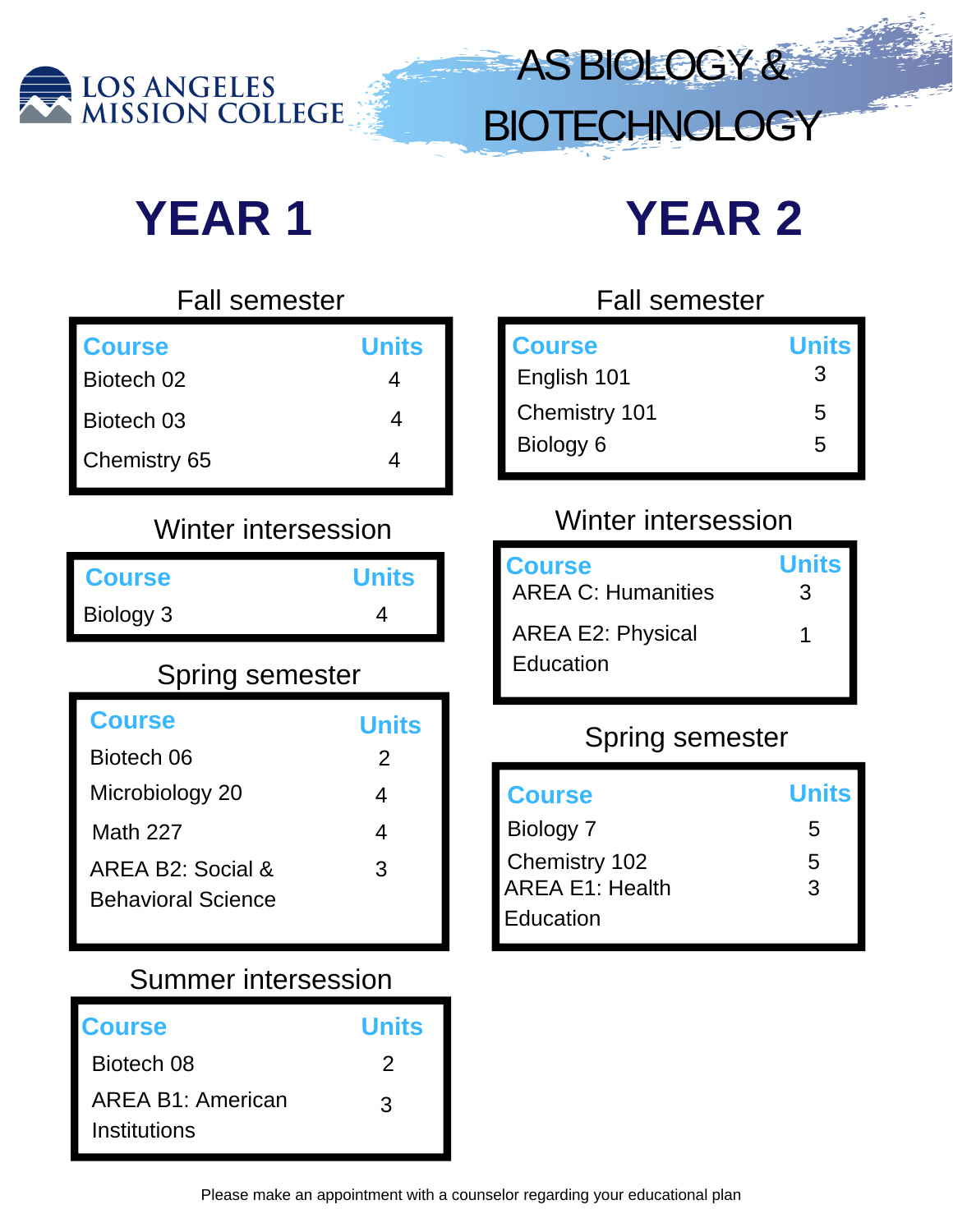

AS-TBIOLOGY& **BIOTECHNOLOGY** 

# **YEAR 1 YEAR 2**

| <b>Fall semester</b> |              |
|----------------------|--------------|
| <b>Course</b>        | <b>Units</b> |
| Biotech 02           | 4            |
| Biotech 03           | 4            |
| Chemistry 65         | ⊿            |

# Winter intersession

|               |              | VVIIIIEI IIIIEI SE                         |
|---------------|--------------|--------------------------------------------|
| <b>Course</b> | <b>Units</b> |                                            |
| Biology 3     |              | <b>Course</b><br><b>AREA C: Humanities</b> |

## Spring semester

| <b>Course</b>                                  | <b>Units</b> |
|------------------------------------------------|--------------|
| Biotech 06                                     | 2            |
| Microbiology 20                                | 4            |
| <b>Math 227</b>                                | Δ            |
| AREA B2: Social &<br><b>Behavioral Science</b> | 3            |

#### Summer intersession

| <b>Course</b>                            | <b>Units</b> |
|------------------------------------------|--------------|
| Biotech 08                               | 2            |
| <b>AREA B1: American</b><br>Institutions | 3            |

#### Fall semester

| <b>Course</b> | <b>Units</b> |
|---------------|--------------|
| English 101   | 3            |
| Chemistry 101 | 5            |
| Biology 6     | 5            |

## Winter intersession

| <b>Course</b>                         | <b>Units</b> |
|---------------------------------------|--------------|
| <b>AREA C: Humanities</b>             | 3            |
| <b>AREA E2: Physical</b><br>Education | 1            |

| <b>Course</b>   | <b>Units</b> |
|-----------------|--------------|
| Biology 7       | 5            |
| Chemistry 102   | 5            |
| <b>Math 240</b> | 3            |
|                 |              |